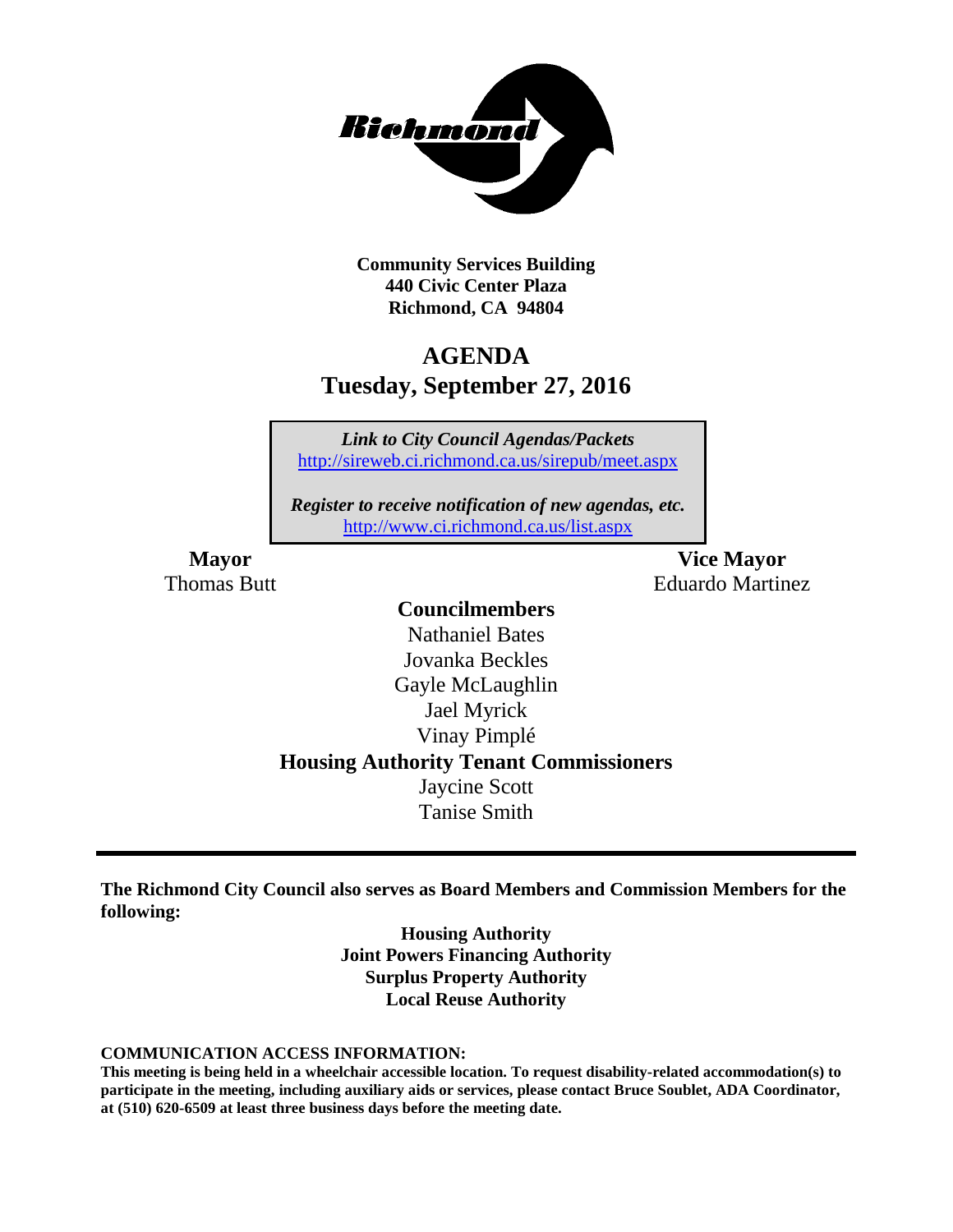## **MEETING PROCEDURES**

The City of Richmond encourages community participation at its City Council meetings and has established procedures that are intended to accommodate public input in a timely and time-sensitive way. As a courtesy to all members of the public who wish to participate in City Council meetings, please observe the following procedures:

**PUBLIC COMMENT ON AGENDA ITEMS:** Anyone who desires to address the City Council on items appearing on the agenda must complete and file a pink speaker's card with the City Clerk **prior** to the City Council's consideration of the item. Once the City Clerk has announced the item, no person shall be permitted to speak on the item other than those persons who have submitted their names to the City Clerk. Your name will be called when the item is announced for discussion. **Each speaker will be allowed TWO (2) MINUTES to address the City Council on NON-PUBLIC HEARING items listed on the agenda.**

**OPEN FORUM FOR PUBLIC COMMENT:** Individuals who would like to address the City Council on matters not listed on the agenda or on items remaining on the consent calendar may do so under Open Forum. All speakers must complete and file a pink speaker's card with the City Clerk **prior** to the commencement of Open Forum. The amount of time allotted to individual speakers shall be determined based on the number of persons requesting to speak during this item. **The time allocation for each speaker will be as follows:** 15 or fewer speakers, a maximum of 2 minutes; 16 to 24 speakers, a maximum of 1 and one-half minutes; and 25 or more speakers, a maximum of 1 minute.

#### **SPEAKERS ARE REQUESTED TO OCCUPY THE RESERVED SEATS IN THE FRONT ROW BEHIND THE SPEAKER'S PODIUM AS THEIR NAME IS ANNOUNCED BY THE CITY CLERK.**

**CONDUCT AT MEETINGS:** Richmond City Council meetings are limited public forums during which the City strives to provide an open, safe atmosphere and promote robust public debate. Members of the public, however, must comply with state law, as well as the City's laws and procedures and may not actually disrupt the orderly conduct of these meetings. The public, for example, may not shout or use amplifying devices, must submit comment cards and speak during their allotted time, may not create a physical disturbance, may not speak on matters unrelated to issues within the jurisdiction of the City Council or the agenda item at hand, and may not cause immediate threats to public safety.

**CITY HARASSMENT POLICY:** The City invites public comment and critique about its operations, including comment about the performance of its public officials and employees, at the public meetings of the City Council and boards and commissions. However, discriminatory or harassing comments about or in the presence of City employees, even comments by third parties, may create a hostile work environment, if severe or pervasive. The City prohibits harassment against an applicant, employee, or contractor on the basis of race, religious creed, color, national origin, ancestry, physical disability, medical condition, mental disability, marital status, sex (including pregnancy, childbirth, and related medical conditions), sexual orientation, gender identity, age or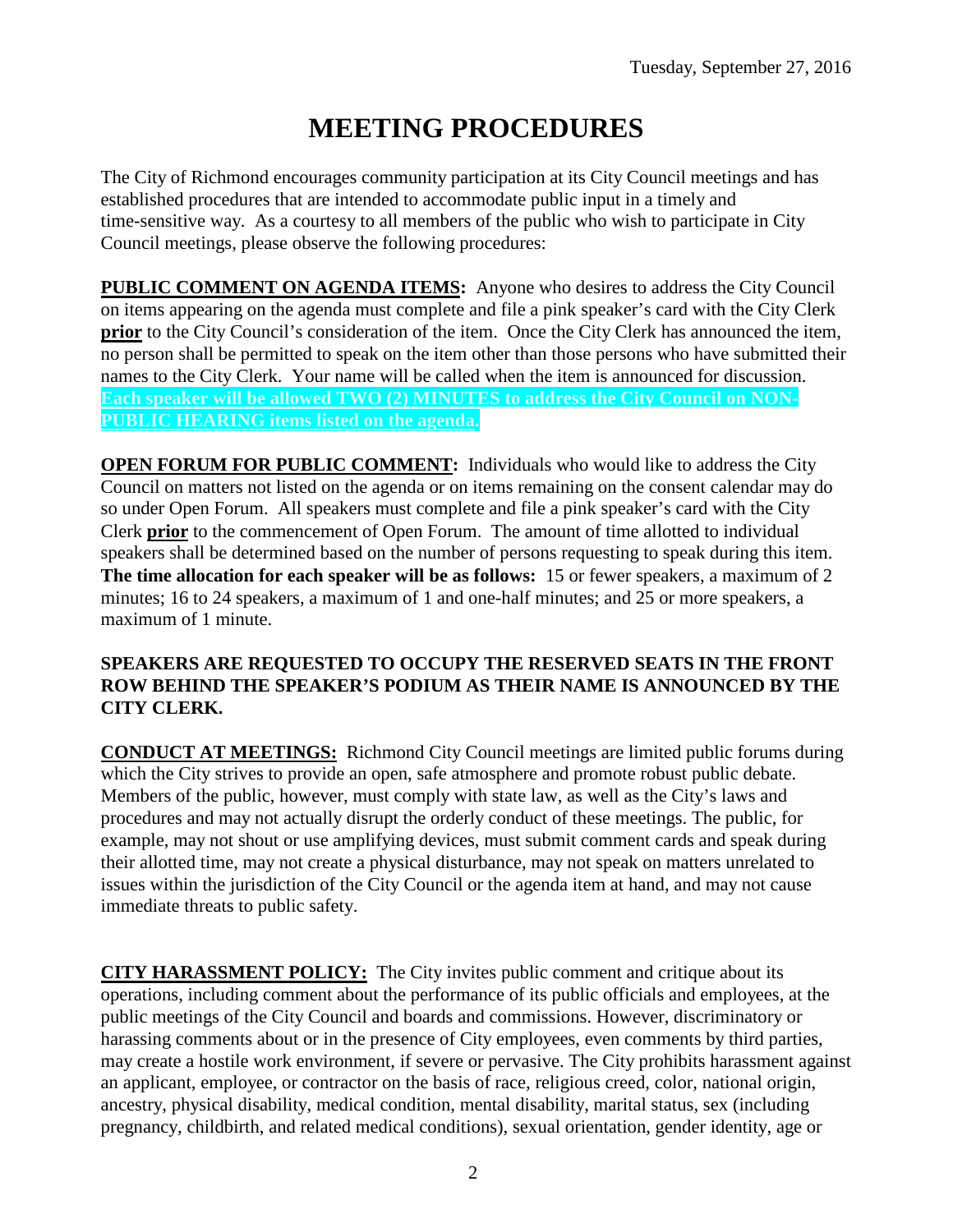veteran status, or any other characteristic protected by federal, state or local law. In order to acknowledge the public's right to comment on City operations at public meetings, which could include comments that violate the City's harassment policy if such comments do not cause an actual disruption under the Council Rules and Procedures, while taking reasonable steps to protect City employees from discrimination and harassment, City Boards and Commissions shall adhere to the following procedures. If any person makes a harassing remark at a public meeting that violates the above City policy prohibiting harassment, the presiding officer of the meeting may, at the conclusion of the speaker's remarks and allotted time: (a) remind the public that the City's Policy Regarding Harassment of its Employees is contained in the written posted agenda; and (b) state that comments in violation of City policy are not condoned by the City and will play no role in City decisions. If any person makes a harassing remark at a public meeting that violates the above City policy, any City employee in the room who is offended by remarks violating the City's policy is excused from attendance at the meeting. No City employee is compelled to remain in attendance where it appears likely that speakers will make further harassing comments. If an employee leaves a City meeting for this reason, the presiding officer may send a designee to notify any offended employee who has left the meeting when those comments are likely concluded so that the employee may return to the meeting. The presiding officer may remind an employee or any council or board or commission member that he or she may leave the meeting if a remark violating the City's harassment policy is made. These procedures supplement the Council Rules and Procedures relating to disruption of orderly conduct at Council meetings.

Any law enforcement officer on duty or whose service is commanded by the presiding officer shall be Sergeant-at-Arms of the Council meetings. He/she, or they, shall carry out all orders and instructions given by the presiding officer for the purpose of maintaining order and decorum at the Council meetings (City Council Rules of Procedure and Order Section III F, RMC Section 2.12.030).

**\*\*\*\*\*\*\*\*\*\*\*\*\*\*\*\*\*\*\*\*\*\*\*\*\*\*\*\*\*\*\*\*\*\*\*\*\*\*\*\*\*\*\*\*\*\*\*\*\*\*\*\*\*\*\*\*\*\***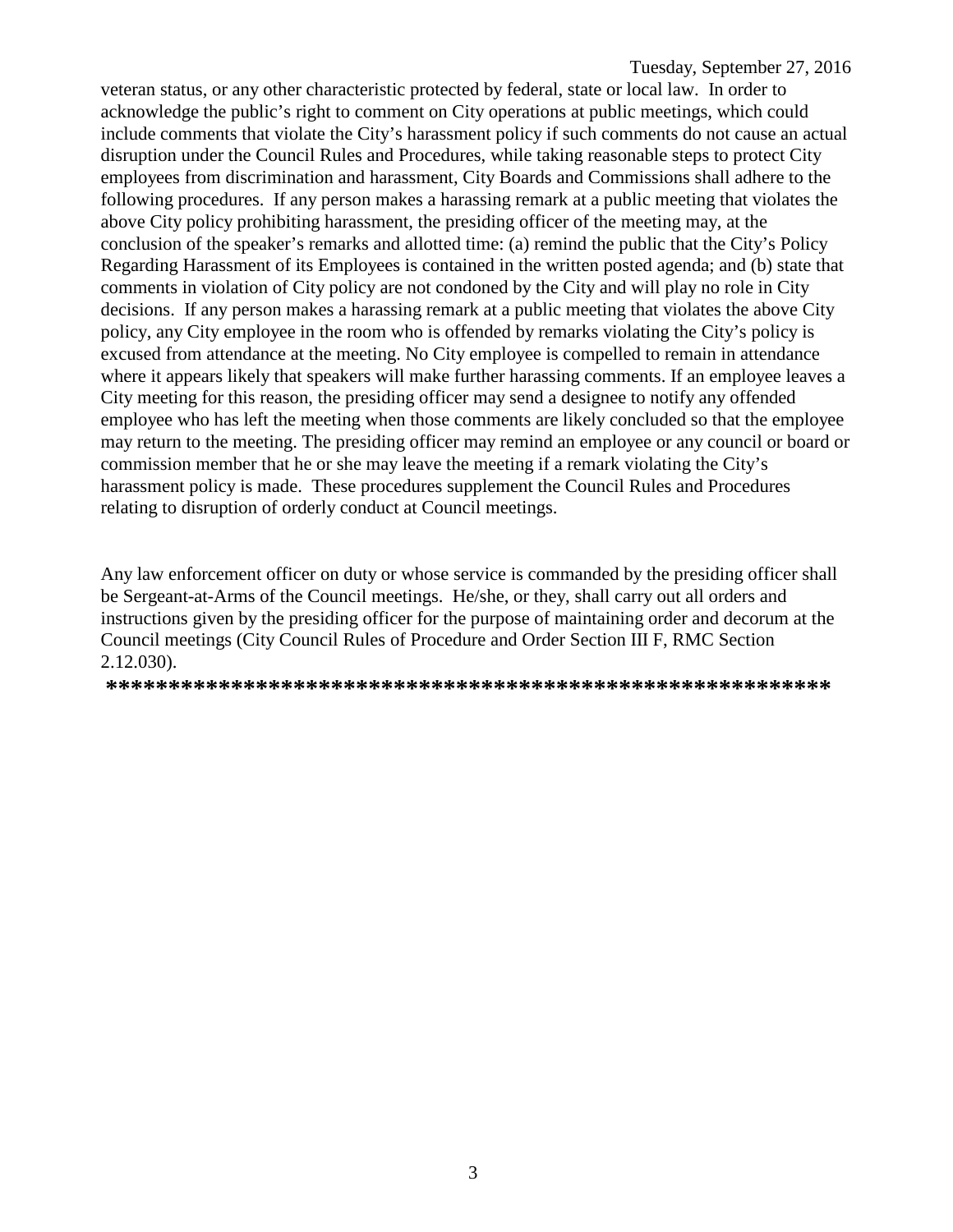## **OPEN SESSION TO HEAR PUBLIC COMMENT BEFORE CLOSED SESSION**

5:30 p.m.

#### **A. ROLL CALL**

#### **B. PUBLIC COMMENT BEFORE CLOSED SESSION**

#### **C. ADJOURN TO CLOSED SESSION**

### **CLOSED SESSION**

Shimada Room of the Community Services Building

#### **CITY COUNCIL**

CONFERENCE WITH REAL PROPERTY NEGOTIATOR (Government Code Section 54956.8):

Property: General Warehouse, Port of Richmond Agency negotiators: Jim Matzorkis, Bill Lindsay Negotiating parties: Power Plant Inc and Sugar Flower LLC Subject of negotiations: Price and terms of payment

CONFERENCE WITH LEGAL COUNSEL - ANTICIPATED LITIGATION (Initiation of litigation pursuant to Subdivision (c) of Government Code Section 54956.9):

Upstream vs. City of Richmond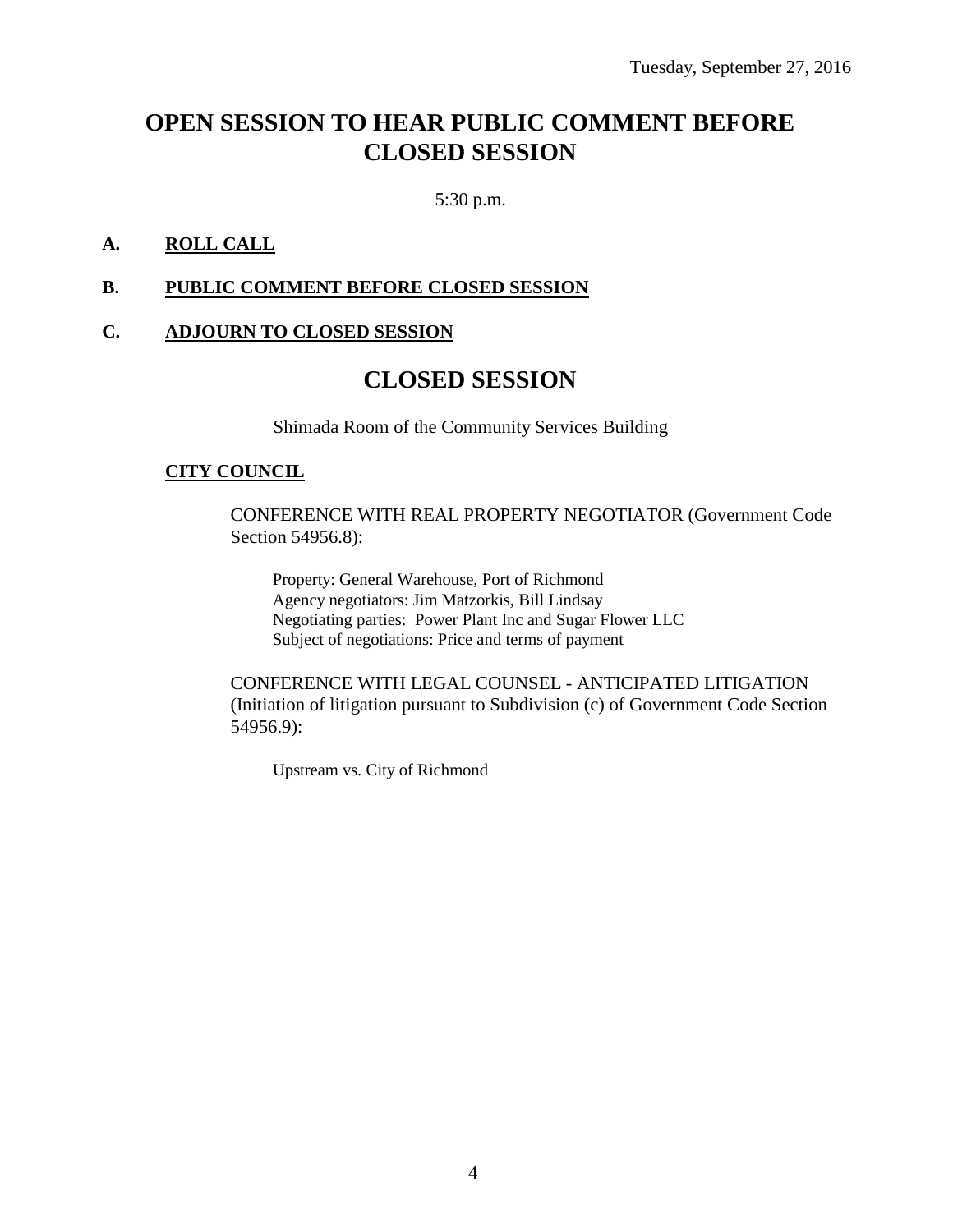### **REGULAR MEETING OF THE RICHMOND CITY COUNCIL**

6:30 p.m.

#### **A. PLEDGE TO THE FLAG**

- **B. ROLL CALL**
- **C. STATEMENT OF CONFLICT OF INTEREST**
- **D. AGENDA REVIEW**

#### **E. PRESENTATIONS, PROCLAMATIONS, AND COMMENDATIONS**

- **E-1.** PROCLAMATION acknowledging Fire Prevention Week, October 9-15, 2016 Fire Department (Fire Chief Adrian Sheppard 307-8041).
- **E-2.** PROCLAMATION recognizing Soulful Softball Sunday organizers for the success of the annual game and their contributions to the community - Councilmember Jael Myrick (620-6636) and Mayor Butt (620-6503).
- **E-3.** PROCLAMATION recognizing LeChat Nail Care Products for receiving the Presidential "E" Award for Export Achievements - Councilmember Nat Bates (620-6743) and Mayor Tom Butt (620-6503).
- **E-4.** PROCLAMATION recognizing Bob and Patrick Eames for 42 years of successfully owning and operating ACE Hardware in Richmond - Mayor Tom Butt (620-6503) and Councilmember Nat Bates (620-6743).
- **E-5.** PROCLAMATION Commemorating the 50th Anniversary of the Greater Richmond Interfaith Program (GRIP) on October 1, 2016 - Mayor Tom Butt (620-6503) and Councilmember Nat Bates (620-6743).
- **E-6.** PROCLAMATION declaring October as "Domestic Violence Awareness Month" in the City of Richmond - Mayor Tom Butt (620-6503), Vice Mayor Eduardo Martinez (620-6593), Councilmember Gayle McLaughlin (620-5431), and Councilmember Nat Bates (620-6743).
- **E-7.** PROCLAMATION commemorating October 15, 2016, as the City of Richmond's Official Arbor Day - Office of the Mayor/ Department of Infrastructure Maintenance and Operations (Mayor Tom Butt 620-6503/Tim Higares 231-3008).
- **E-8.** PROCLAMATION declaring the first week of October 2016 as Mental Illness Awareness Week and October 4, 2016, as National Day of Prayer for Mental Health Illness and Recovery and Understanding - Office of the Mayor (Mayor Tom Butt 620-6503).